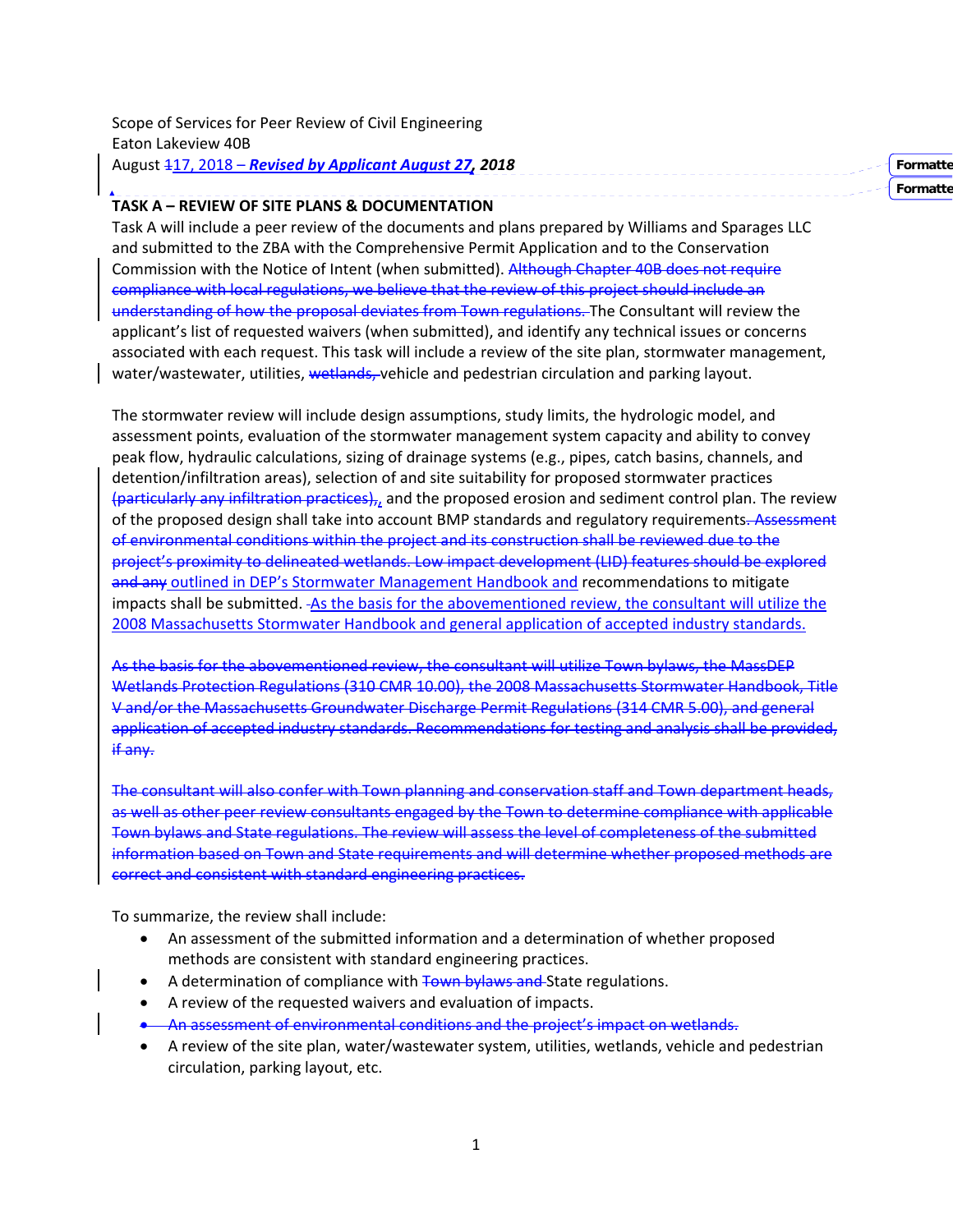- An evaluation of the stormwater management system to determine if the design will adequately capture runoff from the site and adjacent areas, and how it meets regulatory requirements and BMP standards.
- An assessment of the feasibility of incorporating Low Impact Design (LID) features into the site plan with recommendations on how to incorporate these features and/or other methods to mitigate the impacts of the project.
- Recommendations for testing and analysis, if needed.
- Other recommendations, if needed.

In addition, Task A shall include a review of and response to concerns received by staff or the ZBA as well as those outlined in the letter referenced as the Neighborhood Response to Eaton-Lakeview Apartments Chapter 40B Comprehensive Permit Application, dated February 28, 2018.

**.** The consultant will confer with Town staff to gain an understanding of any specific concerns that the Town may have. The consultant will draft an initial memorandum of findings summarizing the comments and, if needed, recommendations to address issues **Formatte** + Aligned **Formatte**

**Formatte**

**Formatte**

**Formatte**

**Formatte**

**Formatte**

**Formatte**

# **TASK B – REVIEW OF SUPPLEMENTAL/REVISED DOCUMENTS FOR TASK A**

The initial memo developed under Task A will be provided to Town staff, the Applicant, and the Zoning Board of Appeals (ZBA) for initial comment and discussion. Subsequent to this, an additional review will be required to evaluate new information submitted by the Applicant in response to the initial peer review memorandum. The consultant will coordinate with the Applicant and/or Town officials during the course of the technical review of the supplemental/revised documents and will prepare a final memorandum of findings, a summary of consultant comments and, if appropriate, recommendations to address issues.

# **TASK C – MEETINGS**

The consultant will attend a minimum of  $t$ wo (2one (1) ZBA public hearings and one (1) Conservation Commission public hearing to present findings and recommendations. Services for meetings include coordination, preparation, travel, attendance and participation.

# **COMPENSATION**

| Task | <b>Task Description</b>                             | Fee                         |
|------|-----------------------------------------------------|-----------------------------|
| Α    | Review of Site Plans and Documentation              |                             |
| B    | Review of Supplemental/Revised Documents for Task A |                             |
|      | <b>Meetings</b>                                     |                             |
|      | Reimbursable Expenses (e.g., travel, printing etc.) | Included in fee price above |

The total lump sum fee for this peer review is included in the table above including all reimbursable expenses (e.g., travel, printing, and other misc. expenses).

This Scope of Services excludes any other technical review that is not related to civil engineering.

# **ADDITIONAL SERVICES**

Services beyond those outlined in this Scope of Services can be provided as an additional service when needed and as required. In Summary, this Scope of Services includes (A) an *initial review* of the submitted materials; (B) a *supplemental review* of revised materials; and (C) *attendance at two (2one (1)*